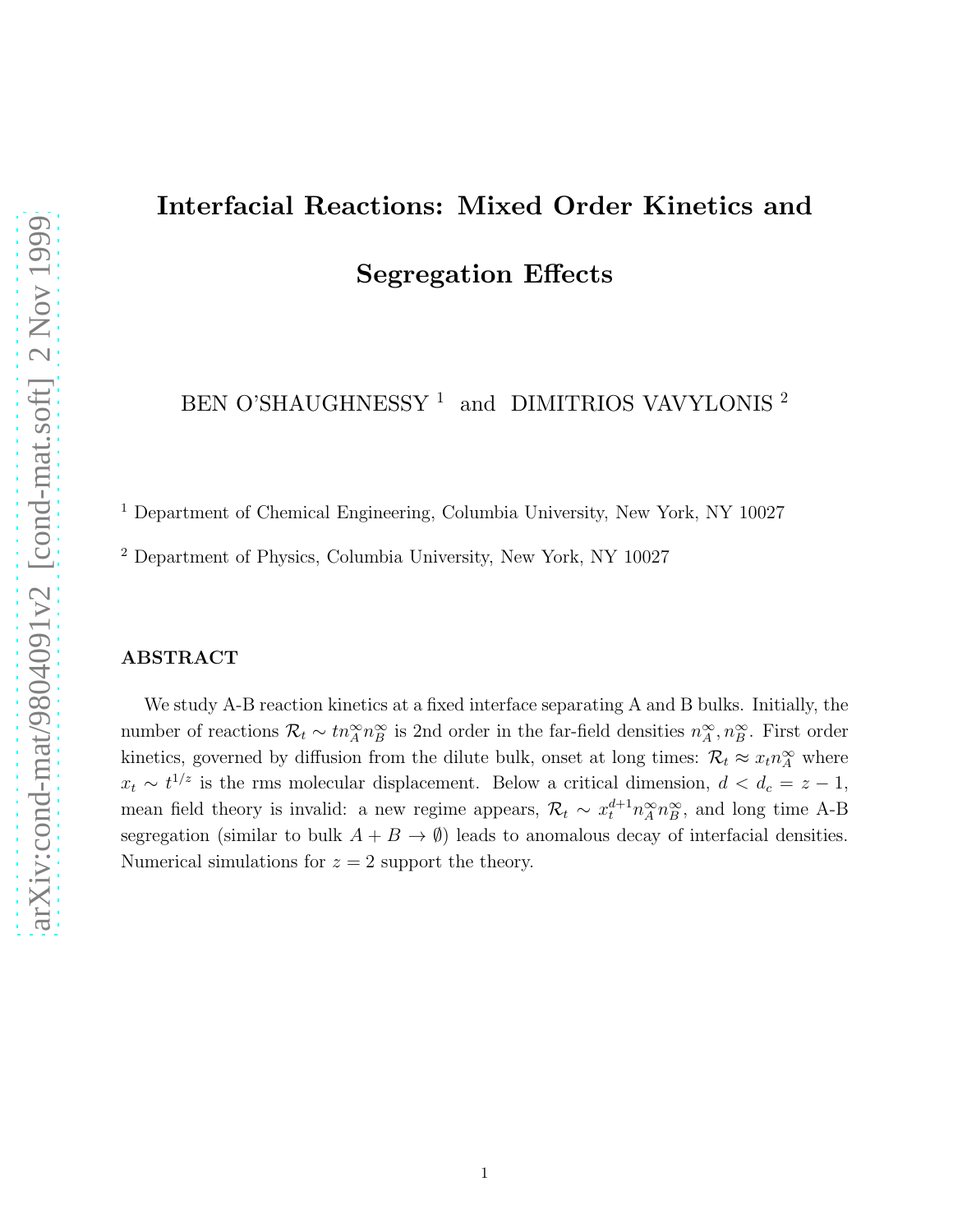A considerable analytical and numerical research effort has addressed the kinetics of bimolecularreactions in a bulk phase  $[1,2,3,4]$  $[1,2,3,4]$  $[1,2,3,4]$ . These are complex many body systems; correlation functions of different order are coupled in an infinite hierarchy of dynamical equations [\[5](#page-7-0)]. Analytical treatments have employed decoupling approximations which allow truncation of the hierarchy[[1\]](#page-7-0), and more recently renormalization group techniques [\[6\]](#page-7-0). From these studies it is known that the classical mean field (MF) theory is valid only above a critical spatial dimension  $d_c$ . According to MF kinetics, the net reaction rate is simply proportional to a product of spatially and thermally averaged densities. For the singlespecies case  $(A + A \rightarrow \emptyset)$   $d_c = 2$ , while  $d_c = 4$  in the two-species case  $(A + B \rightarrow \emptyset)$ . In lower dimensions behavior is very different. For example in the two-species case, Ovchinnikov and Zeldovich, and Toussaint and Wilczek [\[2\]](#page-7-0) established a remarkable segregation at long times into A-rich and B-rich domains; MF kinetics break down and the asymptotic decay of density fields no longer follows the  $1/t$  MF prediction. All of these findings concern non-interacting small molecules, for which the rms diffusive displacement after time  $t$  follows Fick's law,  $x_t \sim t^{1/2}$ , independently of spatial dimension d. For systems with arbitrary (dimensionindependent) dynamical exponent  $z, x_t \sim t^{1/z}$ , the generalizations are  $d_c = z$  and  $d_c = 2z$ for  $A + A \rightarrow \emptyset$  and  $A + B \rightarrow \emptyset$ , respectively [\[4](#page-7-0)].

In contrast to the bulk, little is understood theoretically about *interfacial* reaction kinetics. Unlike the bulk  $A + B \rightarrow \emptyset$  situation, the species A and B may now only react at a permanent interface separating the bulk A and B phases (see fig. [1\)](#page-8-0). Applications involving reactions of this type include a large class where small molecules  $(z = 2)$  react at liquid-liquid, liquid-solid or solid-solid interfaces [\[7\]](#page-7-0). In another important class, functional groups attached to long polymer chains  $(z = 4, 8)$  react at an interface separating immiscible polymer melts. The A-B copolymers formed by reactions stabilize and reinforce the interface [[8\]](#page-7-0). In these systems, which are the subject of this letter, the two bulk phases are forever separated by a permanent interface of fixed width. A very different but conceptually related class of systems, which has been addressed by many works[[9](#page-7-0)], is that of non-stationary reactive chemical fronts where the A and B bulk phases mix and the interface broadens as reactions proceed. Other more distantly related models include catalytic reactions on sur-facessuch as the "monomer-monomer" model [[10\]](#page-7-0),  $A + B \rightarrow \emptyset$  with spontaneous generation of particles [\[11\]](#page-7-0), and reaction fronts near semipermeable walls [\[12](#page-7-0)].

In this letter we present a theoretical study of interfacial reaction kinetics [\[13,14\]](#page-7-0). Our principal findings are as follows. (1) MF kinetics break down below a critical dimension  $d_c = z - 1$ . (2) For spatial dimensions  $d < d_c$ , a short time diffusion controlled (DC) regime occurs with the number of reactions per unit area growing as  $\mathcal{R}_t \approx x_t^{d+1} n_A^{\infty} n_B^{\infty}$ , where  $n_A^{\infty}$ ,  $n_B^{\infty}$ are the far field densities. (3) For  $d < d_c$ , at long times reactants segregate into A-rich and B-rich domains at the interface. Correspondingly, interfacial densities decay with non-meanfield power laws. (4) Reaction kinetics are of mixed order. In all cases short time 2nd order kinetics cross over at long times to kinetics which are 1st order in the density on the more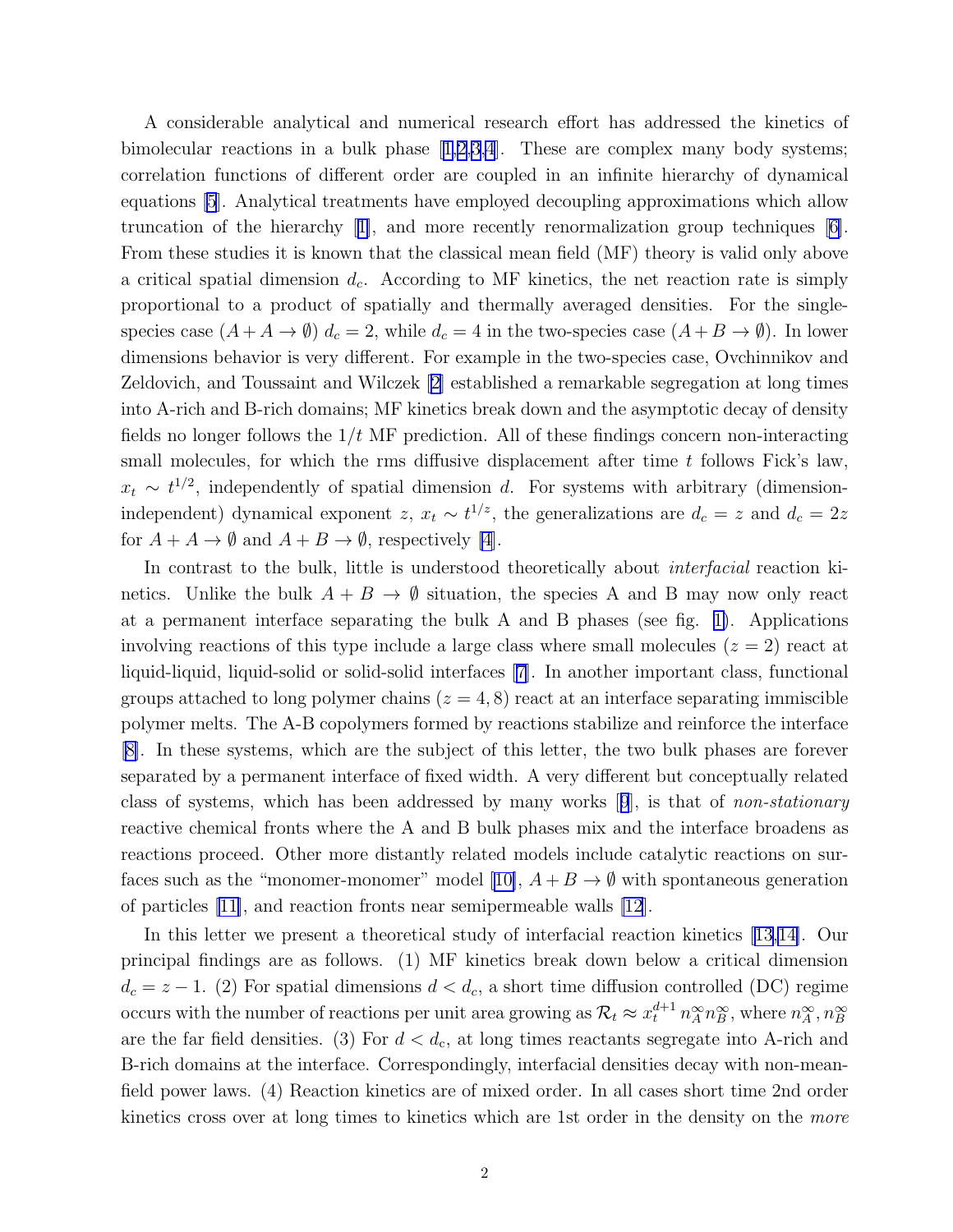<span id="page-2-0"></span>dilute A side:  $\mathcal{R}_t \approx x_t n_A^{\infty}$ .

These results are derived without resorting to ad-hoc decoupling approximations. Instead, we postulate physically motivated bounds on the correlation functions. It is possible that these bounds might be proved rigorously, but we do not attempt this here. Having made these assumptions, the subsequent analysis is exact.

Our principal aim is the reaction rate per unit area,  $\dot{\mathcal{R}}_t \equiv d\mathcal{R}_t/dt$ , proportional to the number of A-B pairs in contact at the interface:

$$
\dot{\mathcal{R}}_t = \lambda \rho_{AB}^s(t) , \qquad \lambda \equiv Q h a^3 . \qquad (1)
$$

Here Q is the local reactivity, h is the interface width, and a the reactive group size.  $\rho_{AB}^s$ is the 2-body correlation function evaluated at the interface. In addition, we seek the mean density profiles on the A and B sides,  $n_A(r), n_B(r)$ , whose characteristic features are: the far field values,  $n_A^{\infty}, n_B^{\infty}$ ; the values at the interface  $(\mathbf{r} = 0)$ , namely  $n_A^s$  and  $n_B^s$ ; and the size of the depletion region (if any) near the interface. Using Doi's [\[5\]](#page-7-0) second quantization formalism for classical many-body reacting systems, we have derived the following exact expression:

$$
n_A^s(t) = n_A^\infty - \lambda \int_0^t dt' S_{t-t'}^{(1)} \rho_{AB}^s(t') \quad . \tag{2}
$$

Here  $S_t^{(1)} \approx 1/x_t$  is the one dimensional return probability: the probability an A or B group, initially at the interface, returns to it after time  $t$  in the absence of reactions. The integral term simply subtracts off A reactants which failed to arrive at the interface at time t due to earlier reactions.

The technical difficulty is already apparent. The reaction rate and interfacial densities involve the 2-body correlation function  $\rho_{AB}$ . But one can show (see below) that the dynamics of  $\rho_{AB}$  involve 3-body correlation functions; these in turn are coupled to 4-body correlations, and so on. This is the infinite hierarchy. How can one close eqs. (1) and (2)? A simple way to achieve this is to assume MF kinetics, i. e. to neglect density correlations at the interface:

$$
\rho_{AB}^s(t) \approx n_A^s(t) n_B^s(t) \qquad \text{(MF approximation)} \tag{3}
$$

The reaction rate is then simply proportional to the product of interfacial densities.

Let us proceed by simply assuming MF kinetics are valid. We return later to the question of when this assumption breaks down. Consider first the symmetric case,  $n_A^{\infty} = n_B^{\infty}$ . Now since the integral term in eq. (2) is zero initially and grows continuously, at short times it must be much less than  $n_A^{\infty}$ , and hence  $n_A^s = n_B^s \approx n_A^{\infty}$ . Using the MF approximation, eq. (3), one sees that the integral term then increases as  $\lambda n_A^{\infty} n_B^{\infty} t/x_t \sim t^{1-1/z}$  and thus becomes of order  $n_A^{\infty}$  at a timescale

$$
t_m^* = t_a (\lambda t_a n_B^{\infty}/a)^{z/(1-z)} , \qquad (4)
$$

where  $t_a$  is the diffusion time corresponding to a. Thus for times greater than  $t_m^*$ ,  $n_A^s$  tends to zero and the integral term now balances with  $n_A^{\infty}$  in eq. (2). Seeking a power law solution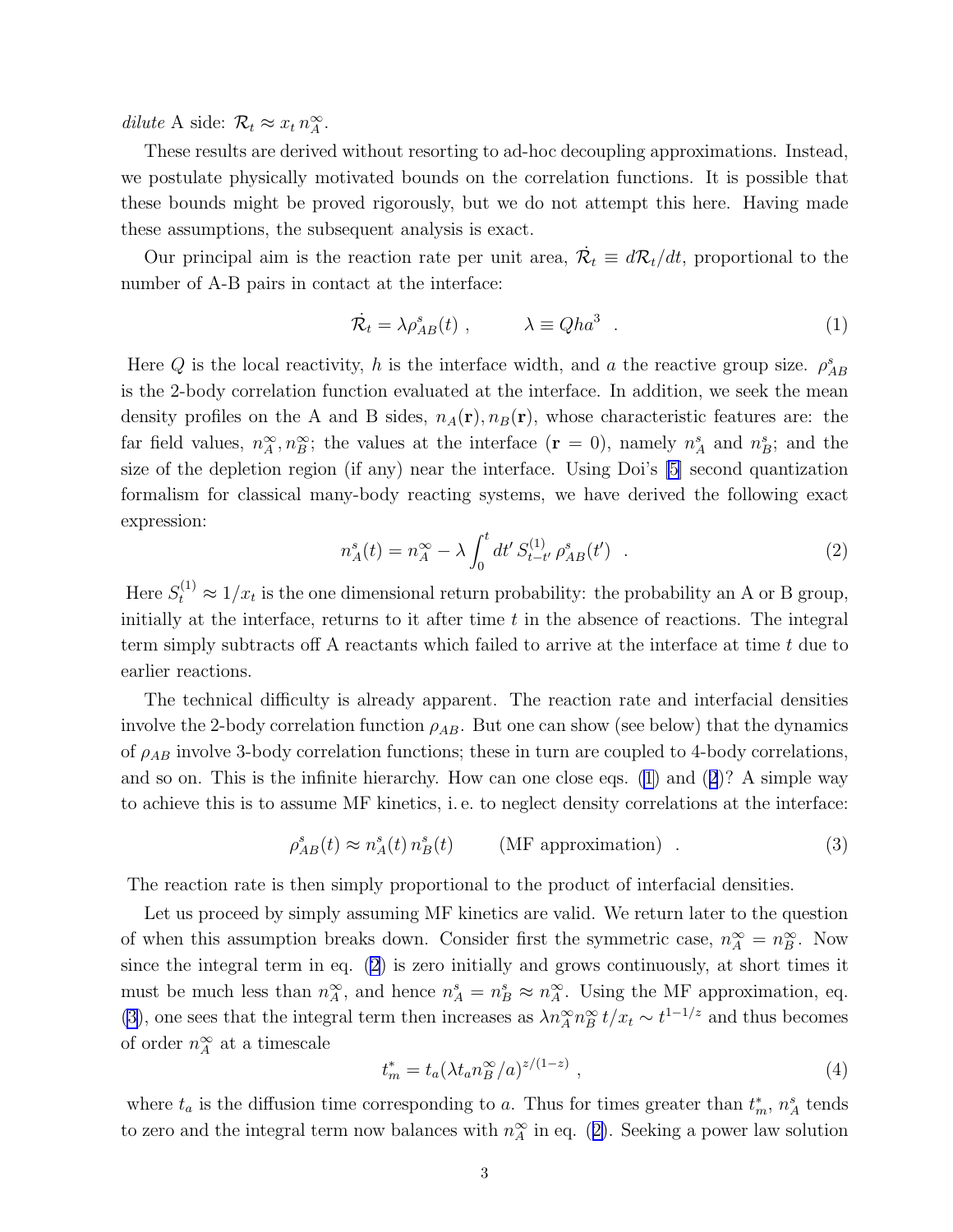<span id="page-3-0"></span>for  $n_A^s$ , one immediately obtains its long time decay:

$$
n_A^s \approx \begin{cases} n_A^\infty & (t \ll t_m^*)\\ (x_t \, n_A^\infty / t\lambda)^{1/2} \sim t^{(1-z)/(2z)} & (t \gg t_m^*) \end{cases} \tag{5}
$$

The number of reactions, from eqs.([1\)](#page-2-0) and([3](#page-2-0)), is thus

$$
\mathcal{R}_t \approx \begin{cases} \lambda t \; n_A^{\infty} n_B^{\infty} & (t \ll t_m^*) \\ x_t \; n_A^{\infty} \sim t^{1/z} & (t \gg t_m^*) \end{cases} \tag{6}
$$

These reaction kinetics are rather novel: they are not of fixed order. The short time 2nd order behavior crosses over to long-time 1st order kinetics.

The above results have a very clear physical interpretation. At short times, interfacial densities are unchanged from their initial values. But by time  $t$  an A reactant initially within diffusive range of the interface (i.e. closer than  $x_t$ ) will have collided with it of order  $(t/t_a)(h/x_t)$  times. Each collision produces reaction with probability  $\approx n_B^{\infty} a^d Q t_a$ . By time  $t_m^*$ , therefore, the net reaction probability becomes of order unity. Thus for  $t > t_m^*$  a depletion hole of size  $x_t$  grows at the interface, the reaction rate is diffusion controlled and first order kinetics onset. The expression  $\mathcal{R}_t \approx x_t n_A^{\infty}$  is just the total number of A molecules per unit area within  $x_t$  of the interface. Equating its time derivative to the expression for  $\dot{\mathcal{R}}_t$  implied by eqs.([1](#page-2-0)) and [\(3](#page-2-0)), one immediately obtains the long-time decay of the interfacial density,  $n_A^s \sim t^{(1-z)/(2z)}$ .

The analysis for the asymmetric case,  $n_B^{\infty} > n_A^{\infty}$ , is similar except that we find  $n_B^s$  asymptotes a finite value,  $n_B^s(t \to \infty) \approx n_B^{\infty} - n_A^{\infty}$ , while  $n_A^s$  tends to zero. The reaction kinetics of eq. (6) are unchanged. Physically, this means a density hole of size  $x_t$  grows on the more dilute A side. It is delivery of the A species to the interface which determines  $\mathcal{R}_t$ .

When are these MF results valid? To answer this question properly, one must examine the dynamicsof  $\rho_{AB}^s$ . Using Doi's formalism [[5\]](#page-7-0) we have derived an exact self-consistent relation for  $\rho_{AB}^s$  which involves the 3-body correlation  $\rho_{BAB}(\mathbf{r}|0,0;t)$ , namely the conditional density of B groups at r, given an A-B pair at the origin. This relation reads

$$
\rho_{AB}^{s}(t') = n_A^{\infty} n_B^{\infty} - \lambda \int_0^t dt' S_{t-t'}^{(d+1)} \rho_{AB}^{s}(t') - I_{BAB}(t) - I_{ABA}(t);
$$
  
\n
$$
I_{BAB}(t) \equiv \lambda \int_0^t dt' \int d\mathbf{r} \mathcal{G}_{t-t'}(\mathbf{r}) \rho_{BAB}(\mathbf{r}|0,0;t') \rho_{AB}^{s}(t') ,
$$
\n(7)

where  $I_{ABA}$  equals  $I_{BAB}$  with A and B interchanged. Here  $S_t^{(d+1)} \approx 1/x_t^{d+1}$  is the probability an A-B pair is in contact at the interface at  $t$ , given its members were in contact at the interface initially, in the absence of reactions.  $\mathcal{G}_t(\mathbf{r})$  is the probability a pair is in contact at the interface at t, given initial pair separation  $\bf{r}$  with one member being at the interface.

Now eq. (7) is not in a closed form for  $\rho_{AB}^s$ , since it contains unknown 3-body terms. We are able to close eq. (7) after postulating physically motivated bounds on the 3-body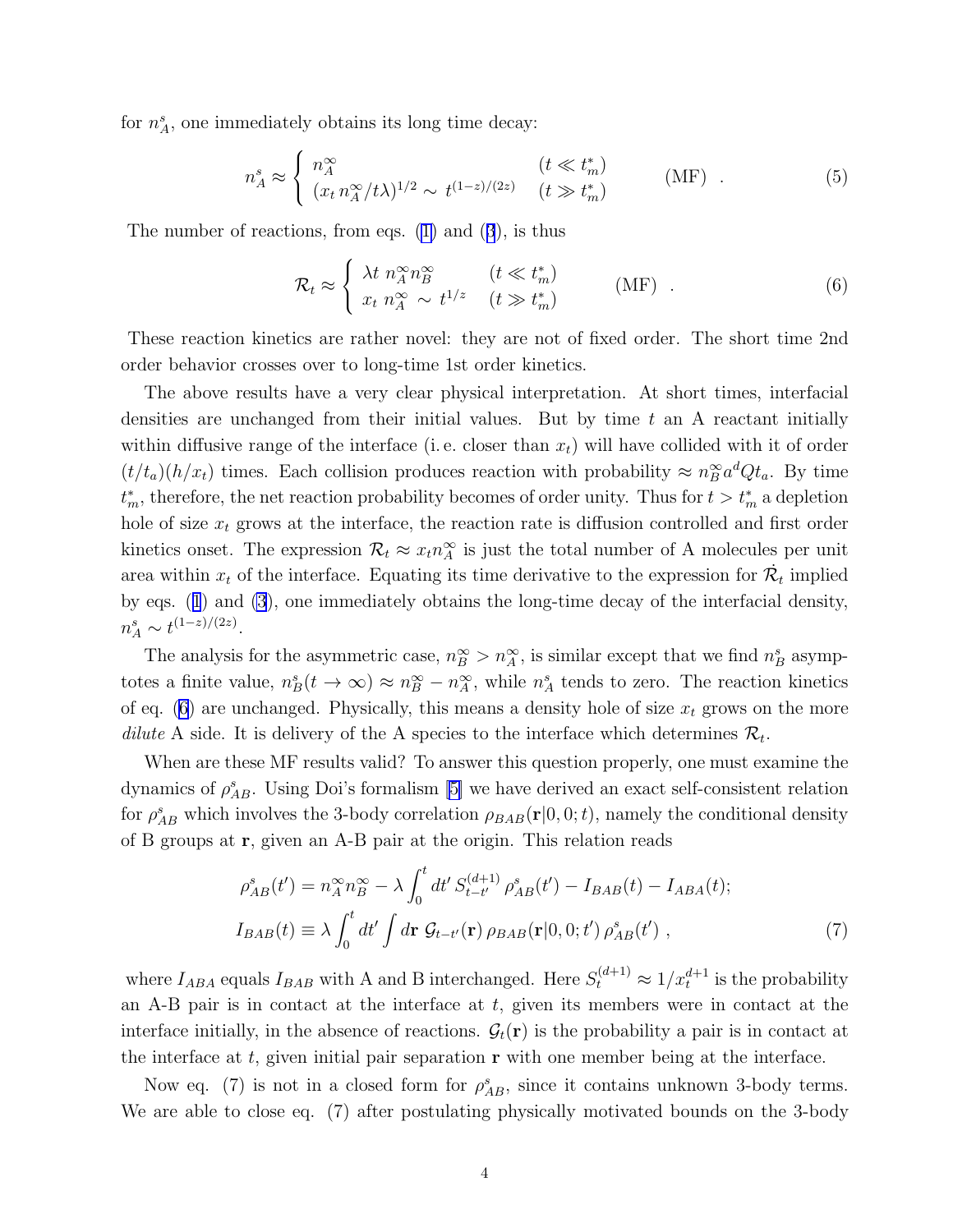<span id="page-4-0"></span>correlation functions. These are much weaker assumptions than those involved in the typical procedure which entails approximating  $\rho_{BAB}$  as a product of lower order correlation functions. We postulate that there exist constants  $U$  and  $L$  of order unity such that: (1)  $\rho_{BAB}(\mathbf{r}|0,0;t) \leq U n_B^{\infty}$  and (2)  $\rho_{BAB}(\mathbf{r}|0,0;t) \geq L n_B^{\infty}$  for  $x > x_t$ , where x is the distance from the interface. Assumption (1) states our physical expectation that conditional densities never become much greater than the far-field densities. Assumption (2) states that conditional densities at points beyond diffusional range of the interface are uncorrelated with it.

These assumptions immediately imply a maximum and a minimum value for  $\rho_{BAB}$  for each **r**. The maximum value is  $Un_{B}^{\infty}$  for all **r**, while the minimum value is zero for  $x < x_{t}$ and  $Ln_B^{\infty}$  for  $x > x_t$ . We can thus obtain bounds on  $I_{BAB}$  by substituting these two extreme cases into its definition, eq. (7). The important point is that these two bounds are of the same order; we have thus specified  $I_{BAB}$  to within a time-dependent prefactor of order unity. Doing the same for  $I_{ABA}$ , we find after substitution in eq. (7)

$$
\rho_{AB}^s(t) = n_A^\infty n_B^\infty - \lambda \int_0^t dt' S_{t-t'}^{(d+1)} \rho_{AB}^s(t') - \lambda n(t) \int_0^t dt' S_{t-t'}^{(1)} \rho_{AB}^s(t') , \qquad (8)
$$

where  $n(t) \equiv A(t) [n_A^{\infty} + n_B^{\infty}],$  and A is a bounded positive function of order unity. The exact form of  $n(t)$  is unknown; however, we have found that the vanishing of the interfacial density on the A side at long times implies  $n(\infty) = n_B^{\infty}$  exactly. Since the term involving  $n(t)$  is relevant at long times only, in effect n may be replaced by  $n_B^{\infty}$ .

It is now straightforward to solve eq. (8) for  $\rho_{AB}^s$ , and thus obtain the reaction rate via eq. [\(1](#page-2-0)). One can show that deletion of the term containing  $S^{(d+1)}$  reproduces the MF kinetics of eq. [\(6](#page-3-0)). This term is indeed irrelevant above a critical dimension,  $d > d_c = z - 1$ . It is also irrelevant for  $d < d_c$  if the reactivity Q is smaller than a certain value,  $Q < Q^*$  (see below).

For lower dimensions and high reactivities, however, we find that during a certain interval  $t_2^* < t < t_l$  this same term, the term containing  $S^{(d+1)}$  in eq. (8), is dominant. Then the MF approximation breaks down and reaction kinetics are of second order and DC. This is a new regime whose physical origin is as follows. Consider an A and a B molecule which happen to be so close to each other that their exploration volumes overlap by time  $t$  (see fig. [1\)](#page-8-0). How many A-B collisions,  $\mathcal{N}_{\text{coll}}$ , have there been by time t? The A molecule visited the interface of order  $(t/t_a)(h/x_t)$  times, and during each visit encountered the B molecule with probability  $(a/x_t)^d$ . Hence  $\mathcal{N}_{\text{coll}} \approx (t/t_a)(ha^d/x_t^{d+1})$ , and the total reaction probability  $Qt_a\mathcal{N}_{\text{coll}} \sim t^{(d_c-d)/z}$  is thus an increasing function of time for  $d < d_c$ . It reaches unity at a time  $t_2^*$  where

$$
t_2^* = t_a (Qt_a h/a)^{z/(d-d_c)} \t . \t (9)
$$

Below the critical dimension, therefore, for  $t > t_2^*$  any A-B pair with separation  $x_t$  or less will definitely have reacted by time t. Thus a depletion hole develops in the 2-body correlation function, invalidating the MF assumption. Instead,  $\mathcal{R}_t$  is proportional to the number of such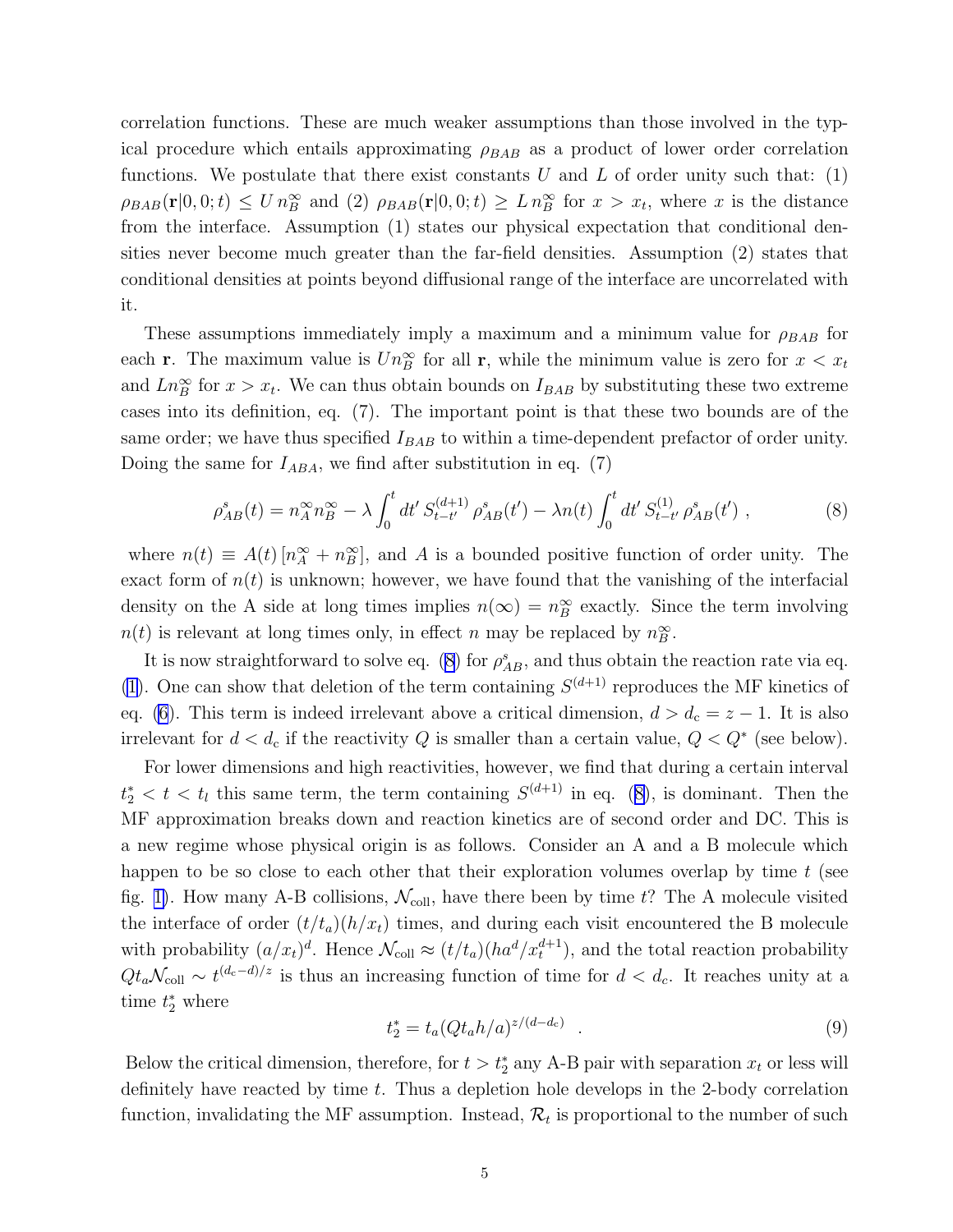<span id="page-5-0"></span>pairs per unit area,  $x_t^{d+1} n_A^{\infty} n_B^{\infty}$ . The kinetic sequence is now

$$
\mathcal{R}_t \approx \begin{cases}\n\lambda \, t \, n_A^{\infty} n_B^{\infty} & (t \ll t_2^*) \\
x_t^{d+1} \, n_A^{\infty} n_B^{\infty} \sim t^{(d+1)/z} & (t_2^* \ll t \ll t_l) \\
x_t \, n_A^{\infty} \sim t^{1/z} & (t \gg t_l)\n\end{cases} \tag{10}
$$

which may be explicitly verified by direct substitution into eq. [\(8\)](#page-4-0). For times  $t > t<sub>l</sub>$ , where  $t_l \equiv t_a (n_B^{\infty} a^d)^{-z/d}$  is the time to diffuse the mean separation between B molecules, at least one B lies within the exploration volume of any A within  $x_t$  of the interface. Hence any such A must have reacted, and we cross over to 1st order DC kinetics as in eq.([6\)](#page-3-0). These arguments have implicitly assumed that  $t_2^* < t_l$ , i.e.  $Q > Q^* \equiv ah^{-1}t_a^{-1}(n_B^{\infty}a^d)^{(d_c-d)/d}$ . For weakly reactive groups,  $Q < Q^*$ , the new 2nd order DC regime is absent; A reactants collide with many B's before reaction is likely. The relevant timescale is then  $t_m^*$  and the kinetics of eq. [\(6](#page-3-0)) are recovered.

MF theory does not give the correct reaction rate in low dimensions. In fact the density decayof eq. ([5\)](#page-3-0) is also incorrect. For the symmetric situation,  $n_A^{\infty} = n_B^{\infty}$ , peculiar correlations develop at the interface at long times which invalidate this MF decay. Consider a region of volume  $\Omega$ , half of which is on the A and half on the B side. The fluctuations  $\Delta N_{\Omega}$  in the initial difference between the number of A and B reactants in  $\Omega$  is of order  $(n_A^{\infty}\Omega)^{1/2}$ . Since reactions conserve this difference, these difference fluctuations can decay through diffusion only. Now if  $\Omega \geq x_t^d$ , such fluctuations had insufficient time to decay by t. Hence the density in a region of size  $x_t^d$  at the interface is at least  $\Delta N_{x_t^d}/x_t^d \sim t^{-d/(2z)}$ . For  $d < d_c$ , this isa slower decay than the MF prediction of eq. ([5\)](#page-3-0). Thus fluctuations determine the  $n_A^s$ asymptotics in low dimensions:

$$
n_A^s(t) \approx (n_A^{\infty} x_t^{-d})^{1/2} \sim t^{-d/(2z)}, \qquad (d < d_c) \quad . \tag{11}
$$

Correspondingly, reactants segregate into A-rich and B-rich regions of size  $x_t$  at the interface. Such anticorrelations are of course unaccounted for by the MF approximation, eq.([3\)](#page-2-0). These segregation effects are very similar to those found at long times for bulk 2-species reactions,  $A + B \rightarrow \emptyset$  [\[2\]](#page-7-0).

To summarize, we find that an interface lowers the critical dimension,  $d_c = z - 1$ , relative to simple one-species bulk reactions where  $d_c = z$  [[4\]](#page-7-0). (We note this also is different to the problem of non-stationary reactive chemical fronts where for  $z = 2$ ,  $d_c = 2$  has been found  $[9]$ .) For spatial dimensions above  $d_c$ , densities on either side of the interface are decorrelated and mean field kinetics apply. Below  $d_c$  strong anticorrelations develop at the interface. Correspondingly, a short time 2nd order DC regime arises for very reactive species, and in the symmetric case at long times reactants are segregated along the interface and interfacial densities decay with an anomalous power law in time. A peculiarity is that kinetics are of mixed order in the far-field densities  $n_A^{\infty}, n_B^{\infty}$ . Intuition suggests 2nd order kinetics, since reaction requires an A-B pair to meet at the interface. But at long times reaction rates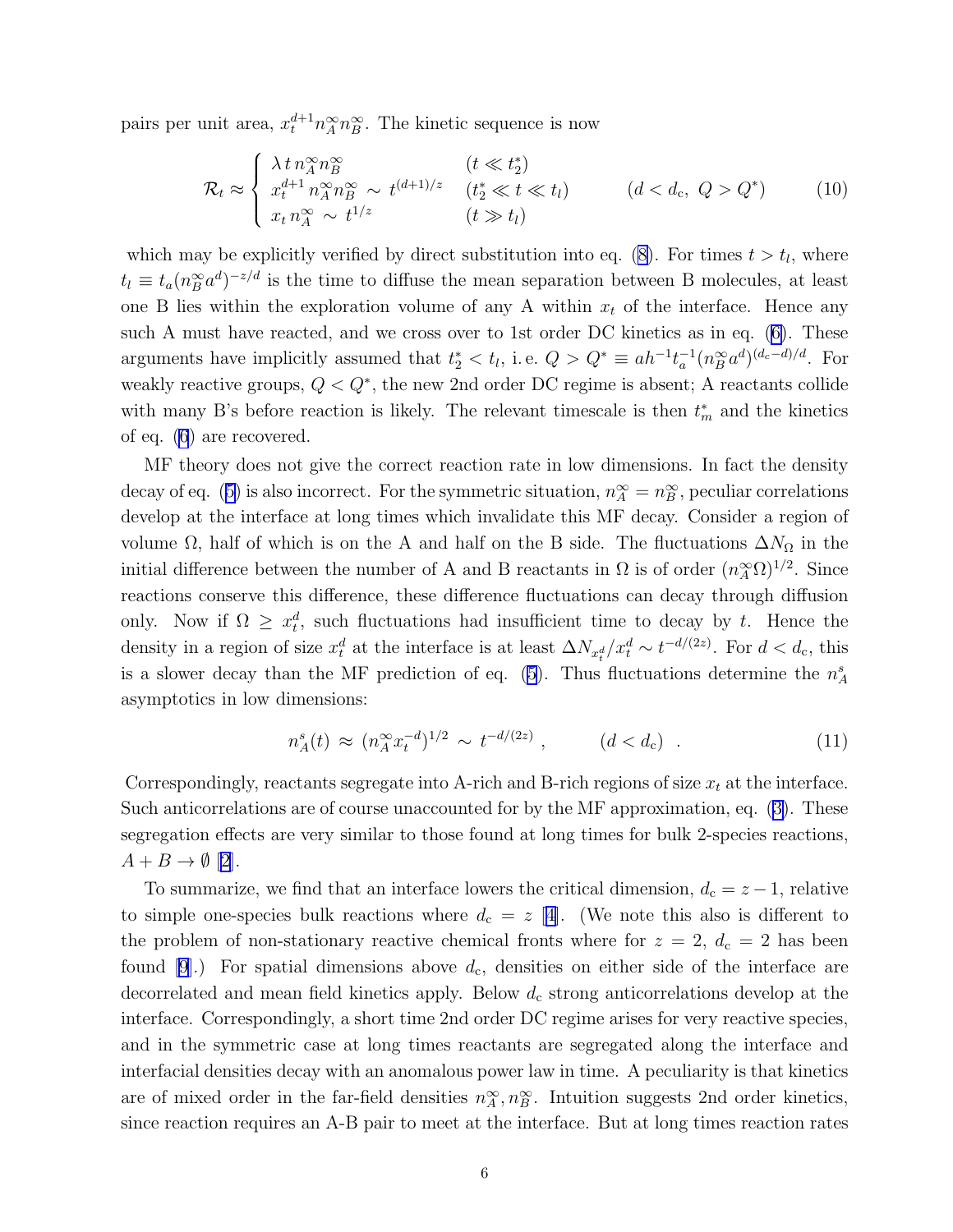are controlled by diffusion of molecules on the more dilute A side to the interface, i. e. they depend on  $n_A^{\infty}$  only. The more dense side plays a different role: characteristic timescales involve  $n_B^{\infty}$  rather than  $n_A^{\infty}$ .

The simplest application is small molecules where  $z = 2$  (Fickian diffusion) and  $d_c = 1$ . MF kinetics apply for  $d = 3$  and  $d = 2$ , while  $d = 1$  is *marginal*. We have not considered marginal cases here for reasons of space, but we find logarithmic corrections to the 2nd orderDC regime (the 2nd of the regimes listed in eq. ([10](#page-5-0))). The result for  $d = 1, z = 2$ is  $\mathcal{R}_t \sim t/\ln t$ . We have tested our theory for small molecules by numerical simulations in  $d = 1$  and  $d = 2$  $d = 2$ . These exhibit 2nd order kinetics for short times (see fig. 2(a)), with MF kinetics in  $d = 2$  and logarithmically corrected DC kinetics in the marginal case  $d = 1$ . At long times there is a cross-over to 1st order DC behavior with  $\mathcal{R}_t \sim n_A^{\infty} t^{1/2}$  governed by the more dilute side; see fig. [2\(](#page-8-0)b). These numerical results are all consistent with our theoretical predictions. On the experimental side, we hope this work will motivate future studies of, for example, interfacial polymer systems involving laser-induced macroradicals[[15\]](#page-7-0). These can help to to resolve fundamental issues in interfacial science.

This work was supported by the National Science Foundation, grant no. DMR-9403566. We thank Uday Sawhney for helpful discussions.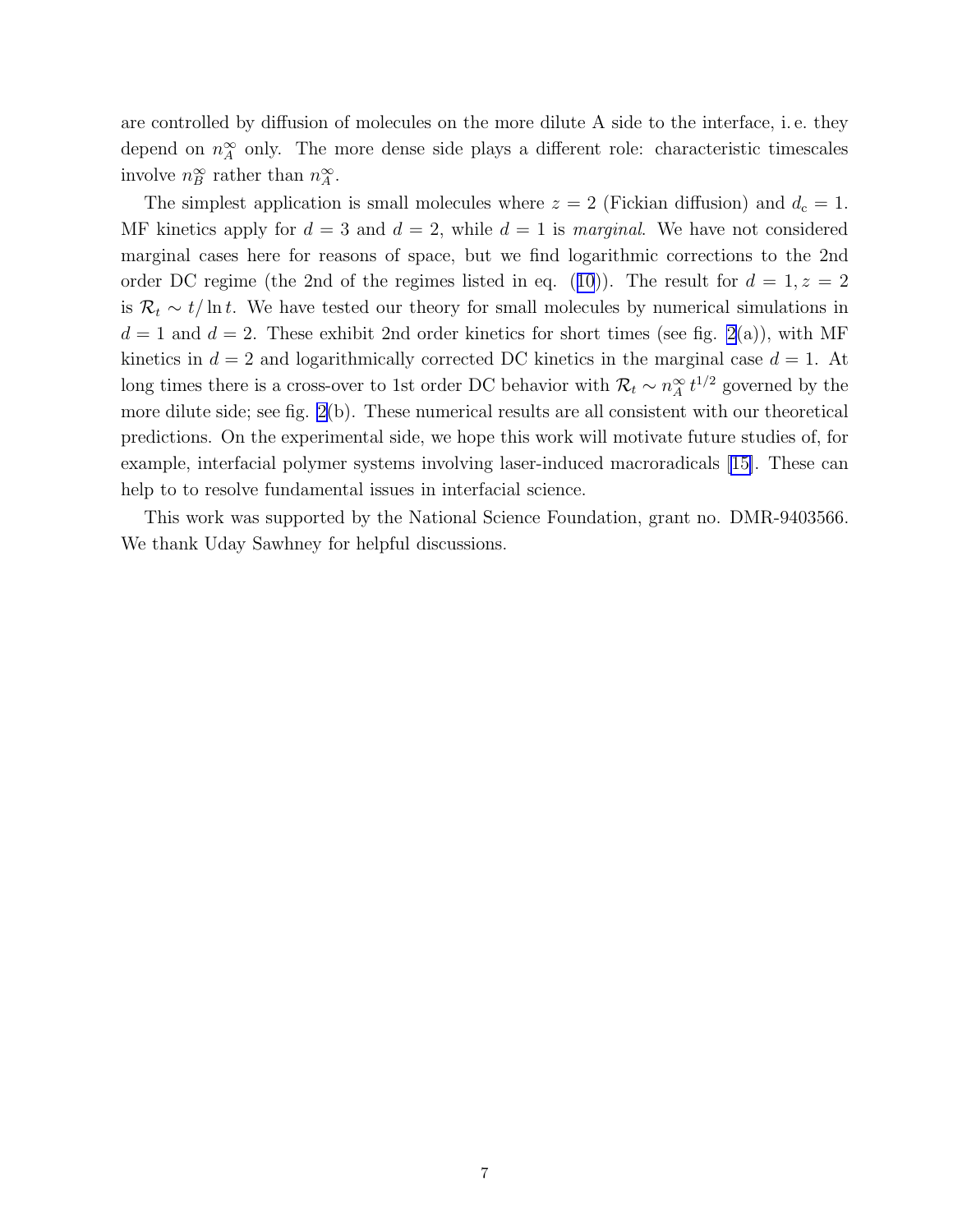## <span id="page-7-0"></span>References

- [1] E. Kotomin and V. Kuzovkov, Modern Aspects of Diffusion-Controlled Reactions; Cooperative phenomena in Bimolecular processes (Elsevier, Amsterdam, 1996). Edited by R. G. Compton and G. Hancock.
- [2] A. A. Ovchinnikov and Ya. B. Zeldovich, Chem. Phys. 28, 215-218 (1978); D. Toussaint and F. Wilczek, J. Chem. Phys. 78, 2642-2647 (1983).
- [3] M. Bramson and J. L. Lebowitz, Phys. Rev. Lett. 61, 2397-2400 (1988); Phys. Rev. Lett. **62**, 694-694 (1989); Kang K. and Redner S. Phys. Rev. A **32**, 435-447 (1985); Zumofen G., Blumen A. and J. Klafter. J. Chem. Phys. 82, 3198-3206 (1985).
- [4] P. G. de Gennes, J. Chem. Phys. 76, 3316–3321, 3322–3326 (1982).
- [5] M. Doi, J. Phys. A 9, 1465, 1479 (1976).
- [6] B. P. Lee, J. Phys. A 27, 2633 (1994); B. P. Lee and J. Cardy, J. Stat. Phys. 80, 971 (1995); B. Friedman, G. Levine and B. O'Shaughnessy, Phys. Rev. A 46, R7343 (1992).
- [7] L. K. Doraiswamy and M. M. Sharma, Heterogeneous Reactions: Analysis, Examples, and Reactor Design (John Wiley & Sons, New York, 1984), Vol. 1: Gas-Solid and Solid-Solid Reactions, Vol. 2: Fluid-Fluid-Solid Reactions.
- [8] C. Scott and C. Macosko, Journal of Polymer Science:Part B 32, 205-213 (1994); D. Gersappe, D. Irvine, A. C. Balazs, Y. Liu, J. Sokolov, M. Rafailovich, S. Schwarz,D. G. Peiffer: Science 265, 1072-1074 (1994).
- [9] L. Gálfi and Z. Rácz, Phys. Rev. A 38, 3151 (1988); S. Cornell, M. Droz, Phys. Rev. Lett. 70, 3824 (1993); M. Araujo, H. Larralde, S. Havlin, and H. G. Stanley, Phys. Rev. Lett. 71, 3592 (1993); M. Howard and J. Cardy, J. Phys. A 28, 3599 (1995).
- [10] P. Meakin and D. J. Scalapino, J. Chem. Phys 87, 731–741 (1987).
- [11] K. Lindenberg, B. J. West, and R. Kopelman, Phys. Rev. Lett 60, 1777–1780 (1988).
- [12] B. Chopard, M. Droz, J. Magnin, and Z. Rácz, Phys. Rev. E 56, 5343–5350 (1997).
- [13] C. J. Durning and B. O'Shaughnessy, J. Chem. Phys. 88, 7117–7128 (1988).
- [14] B. O'Shaughnessy and U. Sawhney, Phys. Rev. Lett. 76, 3444 (1996); B. O'Shaughnessy and U. Sawhney, Macromolecules 29, 7230 (1996); G. H. Fredrickson, Phys. Rev. Lett. 76, 3440 (1996); G. H. Fredrickson and S. T. Milner, Macromolecules 29, 7386 (1996).
- [15] E. Karatekin, B. O'Shaughnessy, and N. J. Turro, J. Chem. Phys. 108, 9577–9585 (1998).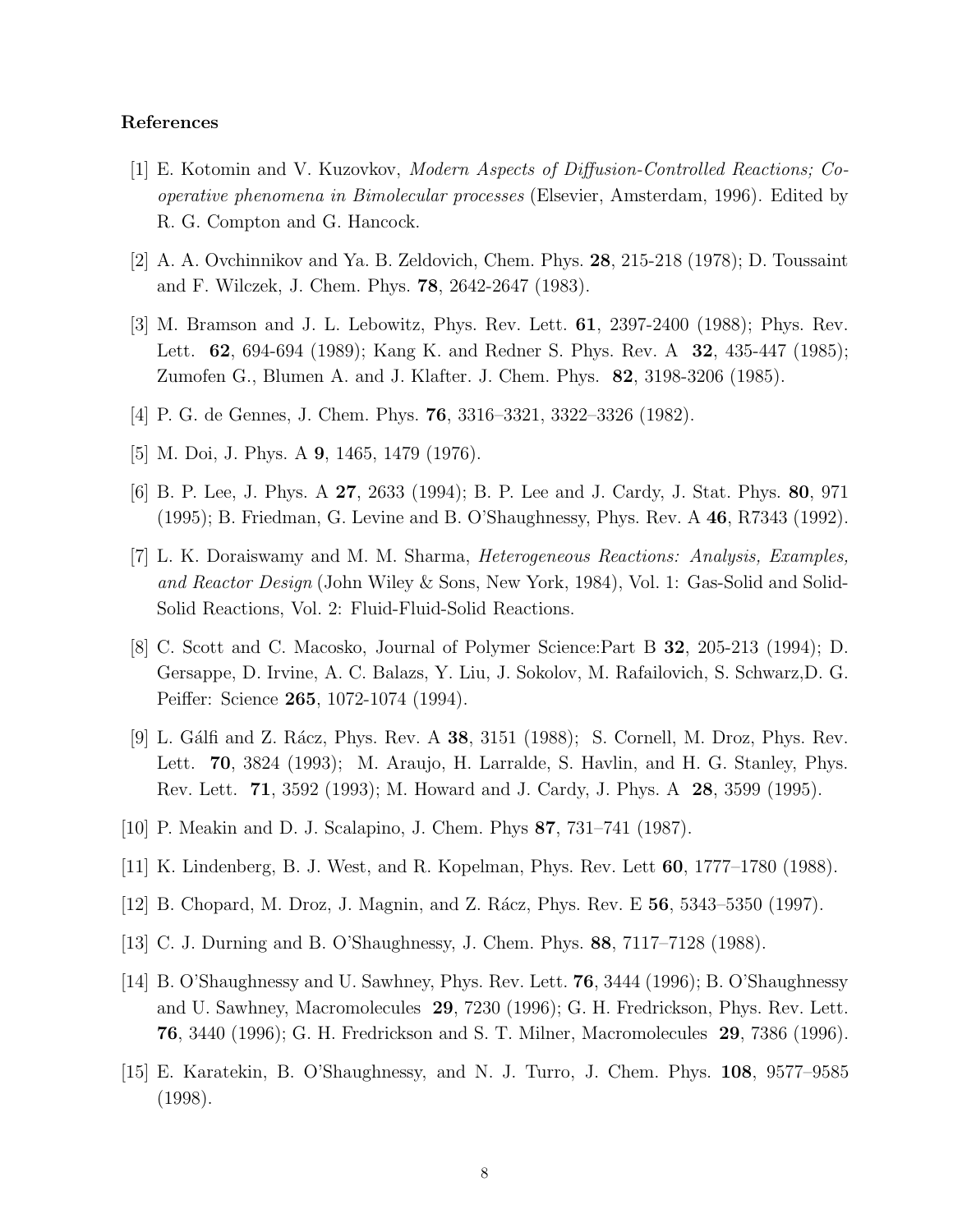## <span id="page-8-0"></span>Figures

- FIG. 1. A and B molecules (size  $a$ ) reacting at an interface of fixed width h separating immiscible bulks. Reactions occur within the interfacial region only. The local chemical reactivity (rate of reaction when in contact) is Q. For short times, reactions are confined to those molecules whose exploration volumes of size  $x_t$  overlap at the interface. The number of such pairs per unit area is  $x_t^{d+1} n_A^{\infty} n_B^{\infty}$ .
- FIG. 2. A and B random walkers on a square lattice annihilating on contact at an interface separating A and B bulks with various densities  $n_A^{\infty}, n_B^{\infty}$ . Time in units of site hopping time. Standard deviation of mean for each point is less than 3% in all cases. Empty (filled) symbols:  $d = 1$   $(d = 2)$ . (a)  $n_A^{\infty} n_B^{\infty} t / 4 \mathcal{R}_t$  v. t for short times  $(t_m^*, t_l > 10^6)$ : 2nd order kinetics. The  $d = 2$  data asymptote a constant (MF kinetics), while  $d = 1$  data approach a straight line, consistent with theoretical law  $\mathcal{R}_t \sim t/\ln t$ . (b)  $\mathcal{R}_t/n_A^{\infty}$  v. t, long times  $(t<sub>m</sub><sup>*</sup> < 100)$ . Collapse of data onto straight line of slope 1/2 indicates 1st order DC kinetics governed by dilute A bulk,  $\mathcal{R}_t \sim n_A^{\infty} t^{1/2}$ .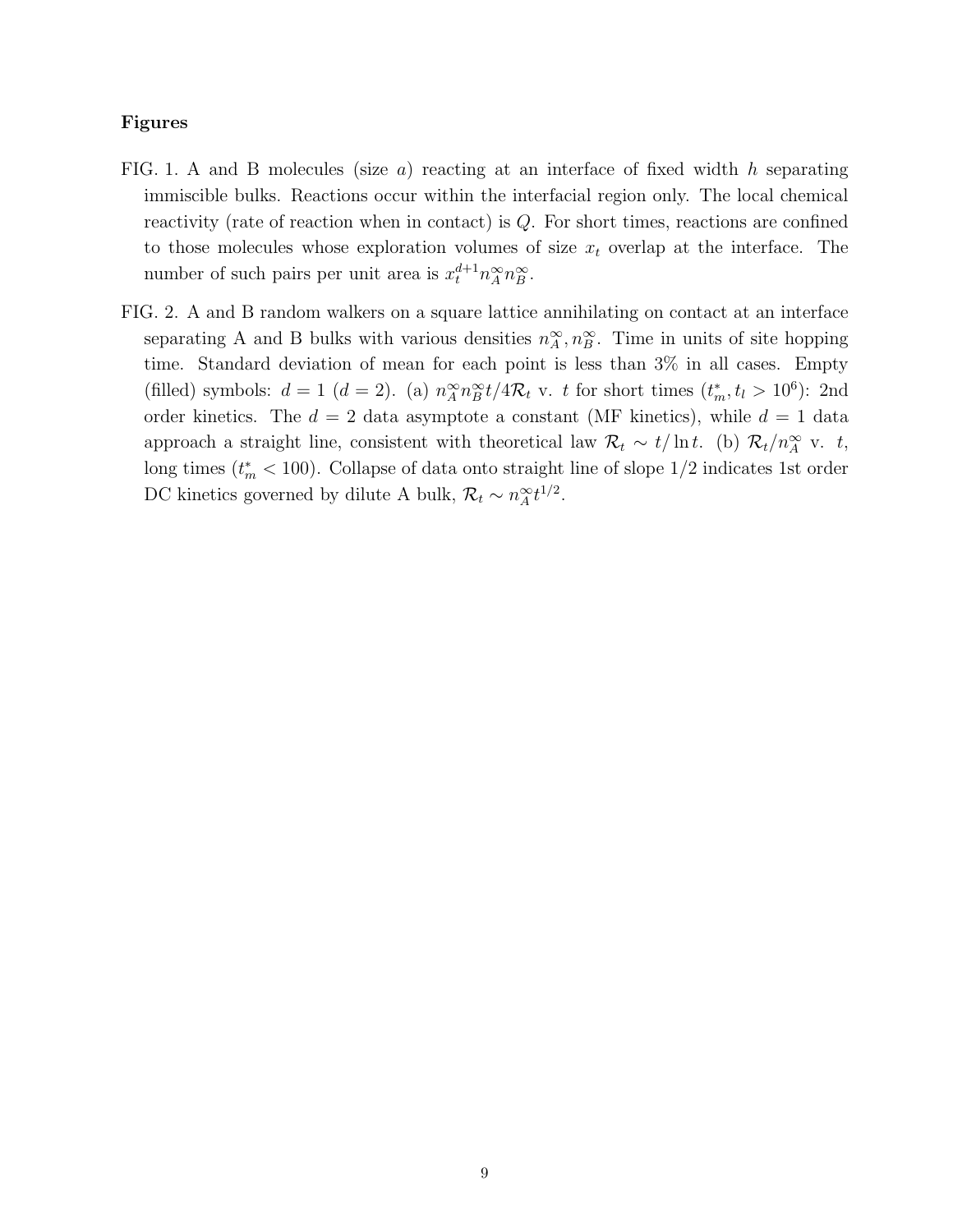

Fig. 1